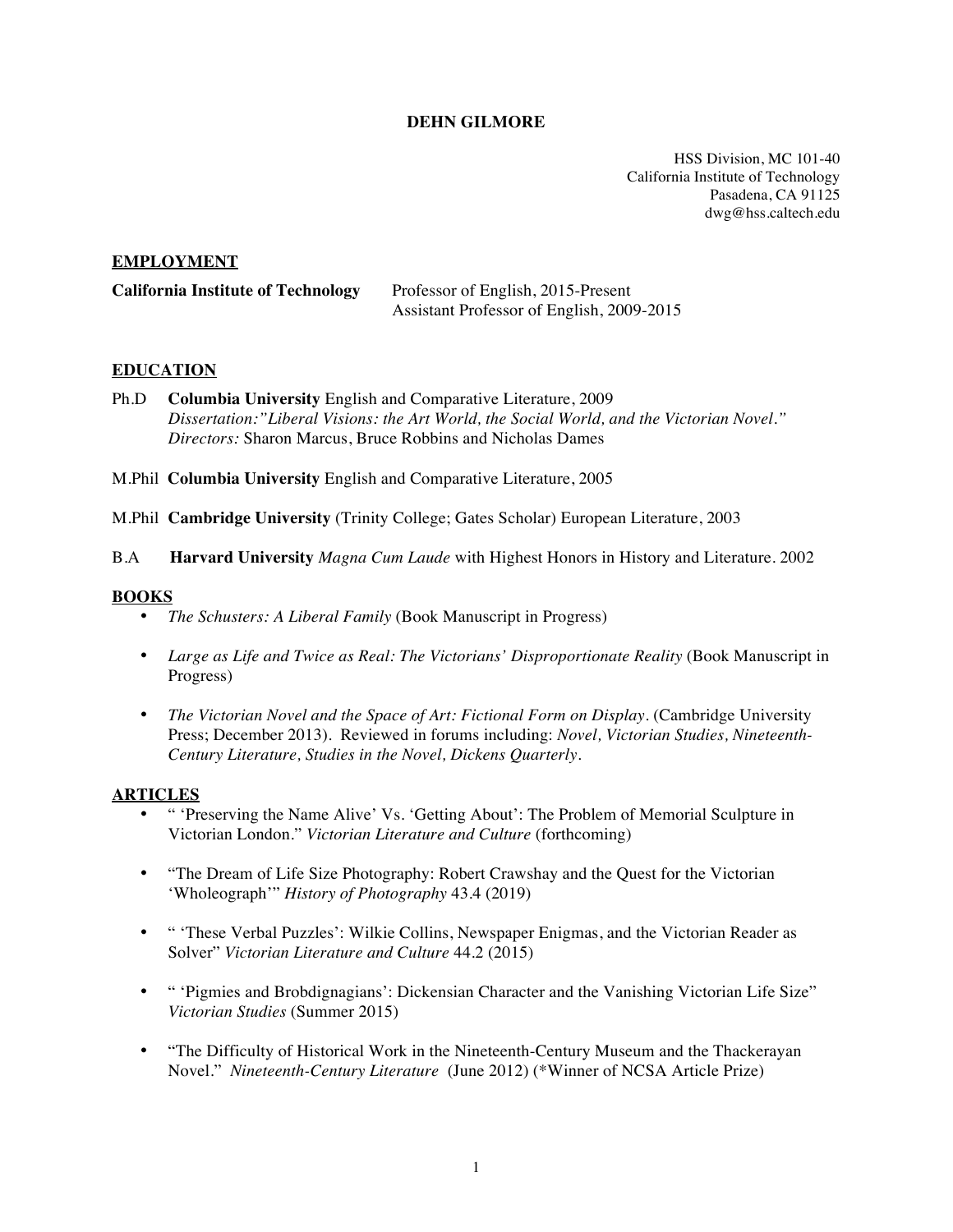- "Terms of Art: Reading the Dickensian Gallery." *Dickens Studies Annual* (June 2011)
- "Rehearsals, Refutations, Representation: Gissing's *New Grub Street* and the Problem of an Urban Realism." *A Mighty Mass of Brick and Smoke: Victorian and Edwardian Representations of London.* ed. Lawrence Phillips. (Rodopi: October 2007)
- "Vacuums and Blurs: The Related Responses of Thomas Hardy and the French Impressionists to the Modern City." *Literary London* 2.1. (2004)

## **REVIEWS (Starred reviews appear in public interest publications)**

- "Particle Physics: On Nell Freudenberger's *Lost and Wanted*" *Los Angeles Review of Books* (July 2019)**\*** (2500 words)
- "Review of *Democratising Beauty in Nineteenth-Century Britain* by Lucy Hartley" *Nineteenth-Century Literature* 73.1 (June 2018)
- "The Comfort of War: Pat Barker's WWII Trilogy*.*" *Los Angeles Review of Books* (May 2016)**\*** (1800 words)
- "Bildungsroman in the Postmodern Era: Review of Hannah Tennant-Moore's *Wreck and Order.*" *Los Angeles Review of Books* (March 2016) **\*** (2400 words)
- "Review of Portraiture and British Gothic Fiction: The Rise of Picture Identification 1764-1835 by Kamilla Elliott." *Nineteenth-Century Contexts* (May 2015)
- "Review of *Victorian Art Criticism and the Woman Writer* by John Paul M. Kanwit." *Nineteenth-Century Literature*. (December 2014)
- "Review of *Dickens's Uncollected Magazine and Newspaper Sketches: As Originally Composed and Published 1833-1836* edited by Robert C. Hanna." *Notes and Queries*. (September 2014)
- "Review of *Museum Trouble: Edwardian Fiction and the Emergence of Modernism* by Ruth Hoberman." *South Atlantic Review.* (Forthcoming in 2013, 76.4)
- "Review of *Thomas Hardy, Sensationalism and the Melodramatic Mode* by Richard Nemesvari." *Romanticism and Victorianism on the Net*. (October 2012)
- "Review of *Grand Designs: Labor, Empire, and the Museum in Victorian Culture* by Lara Kriegel." *Romanticism and Victorianism on the Net*. (May 2009)

# **AWARDS AND FELLOWSHIPS**

- Nineteenth Century Studies Association Article Prize. Awarded for "best article from any scholarly discipline focusing on any aspect of the long nineteenth century." NCSA, 2012.
- Grant from Caltech's Innovation in Education Fund to bring novelist Reif Larsen to campus. Caltech, 2012.
- Center for the Study of the Core Summer Support Fellowship. Columbia University, 2008.
- Robert Bennett Fellowship. Awarded to an outstanding graduate student in the Department of English. Columbia University, 2006-2007.
- Marjorie Hope Nicolson Fellowship. Columbia University, 2003-2005, 2007-2008.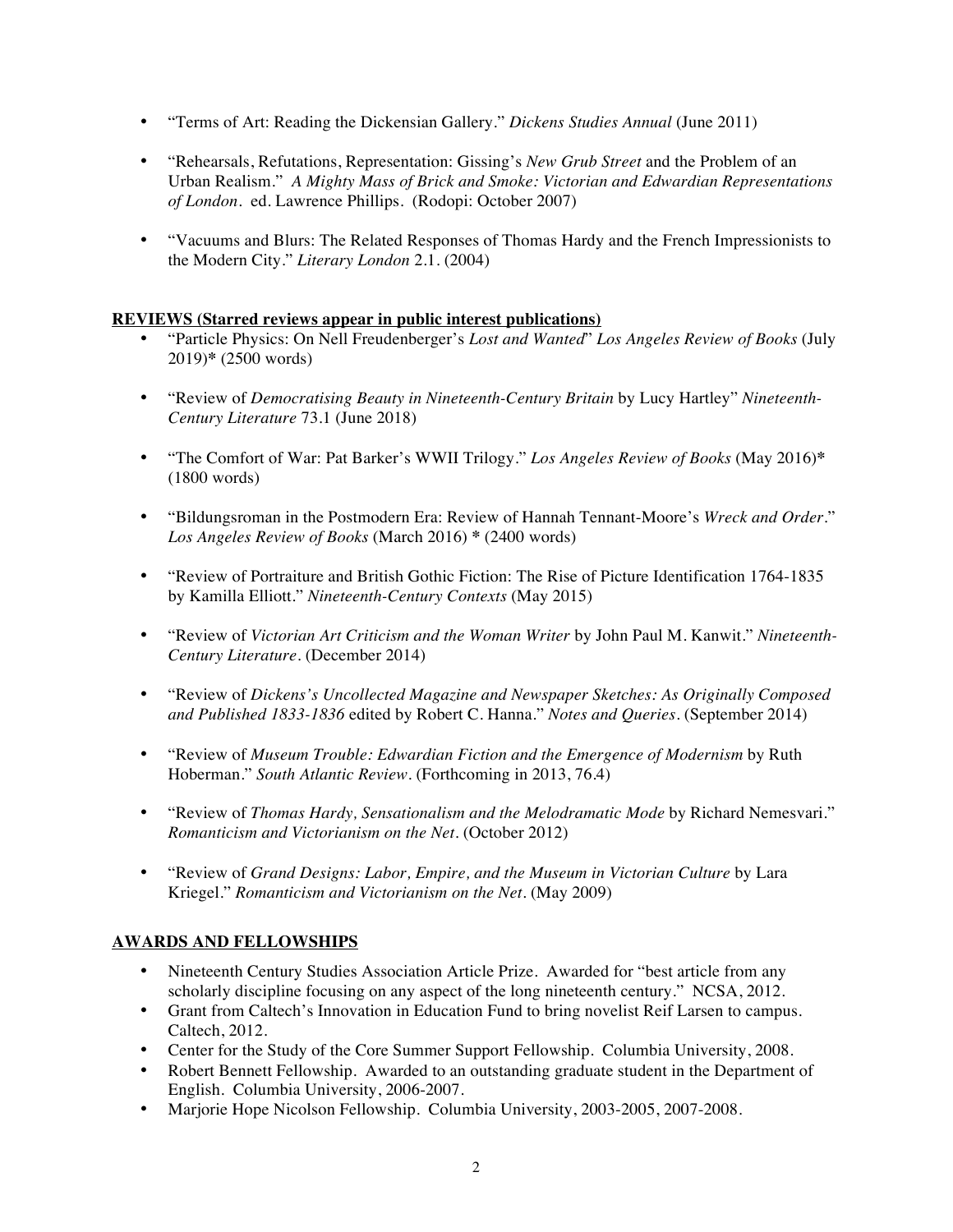- Mellon Summer Research Fellowship. Columbia University, 2005 and 2007.
- GSAS/English Graduate Union Travel Grant. Columbia University, 2005 and 2006.
- Teaching Great Books: Philosophy and Practice. Scholarship to participate in summer pedagogical workshop. Columbia University, 2005.
- Gates Cambridge Fellowship. Full support for M.Phil. Cambridge University, 2002-2003.
- Barbara Miller Solomon Prize in History and Literature. Awarded for a senior honors thesis of High Distinction. Harvard College, 2002.
- Boston Ruskin Prize for best essay on the life or works of John Ruskin. Harvard College, 2002.
- Oliver Dabney Prize in History and Literature. Awarded to outstanding junior student. Harvard College, 2001.
- John Harvard Scholarship. Prize for Academic Distinction. Harvard College 1998-2002.

## **INVITED LECTURES**

"The Apprenticeship of Arthur Schuster"; Featured Guest in Works in Progress Series for Global Nineteenth Century Group. University of California, Riverside. Fall 2020

"Large as Life and Twice as Natural: The Imagination of Realist Character. Yale. Spring 2018

"Why We Describe Fictional Characters as 'Large as Life.'" University of Michigan, Ann Arbor. March 2018.

"Teaching and Writing Across Disciplines." University of Michigan, Ann Arbor. March 2018.

"Terms of Art: Reading the Dickensian Gallery." Caltech Alumni Seminar Day. Pasadena, CA. May 2012.

"'Truly It Was Astonishing': The Sensation Novel, the Exhibition, and the Culture of the Spectacular". Invited presentation for UCLA 19<sup>th</sup> Century Studies Group. April 2012.

"Shocked and Awed: Great Exhibitions and Sensational Novels in the Nineteenth Century." Invited Lecture. Catholic University. Washington D.C., January 2008.

# **PAPERS AND OTHER PRESENTATIONS**

"Made of the Same Material as Ourselves": How Not to be Unsettled by the Large as Life and Twice as Natural." NAVSA. Vancouver. November 2020. (Rescheduled: spring 2021)

"Between the Miniature and the Heroic: The Life Size as Genre." NAVSA. Columbus, OH. October 2019.

" 'Preserving the Name Alive' Vs. 'Getting About': The Problem of Memorial Sculpture." INCS. Dallas, TX. March 2019.

"The Large as Life and Twice as Natural Characters of Victorian Fiction." HSS Chairs Council, Caltech. April 2017

"From Tussaud's to Trollope: How the Life Size Taught the Victorians to Be Blasé." NAVSA. Phoenix, AZ. November 2016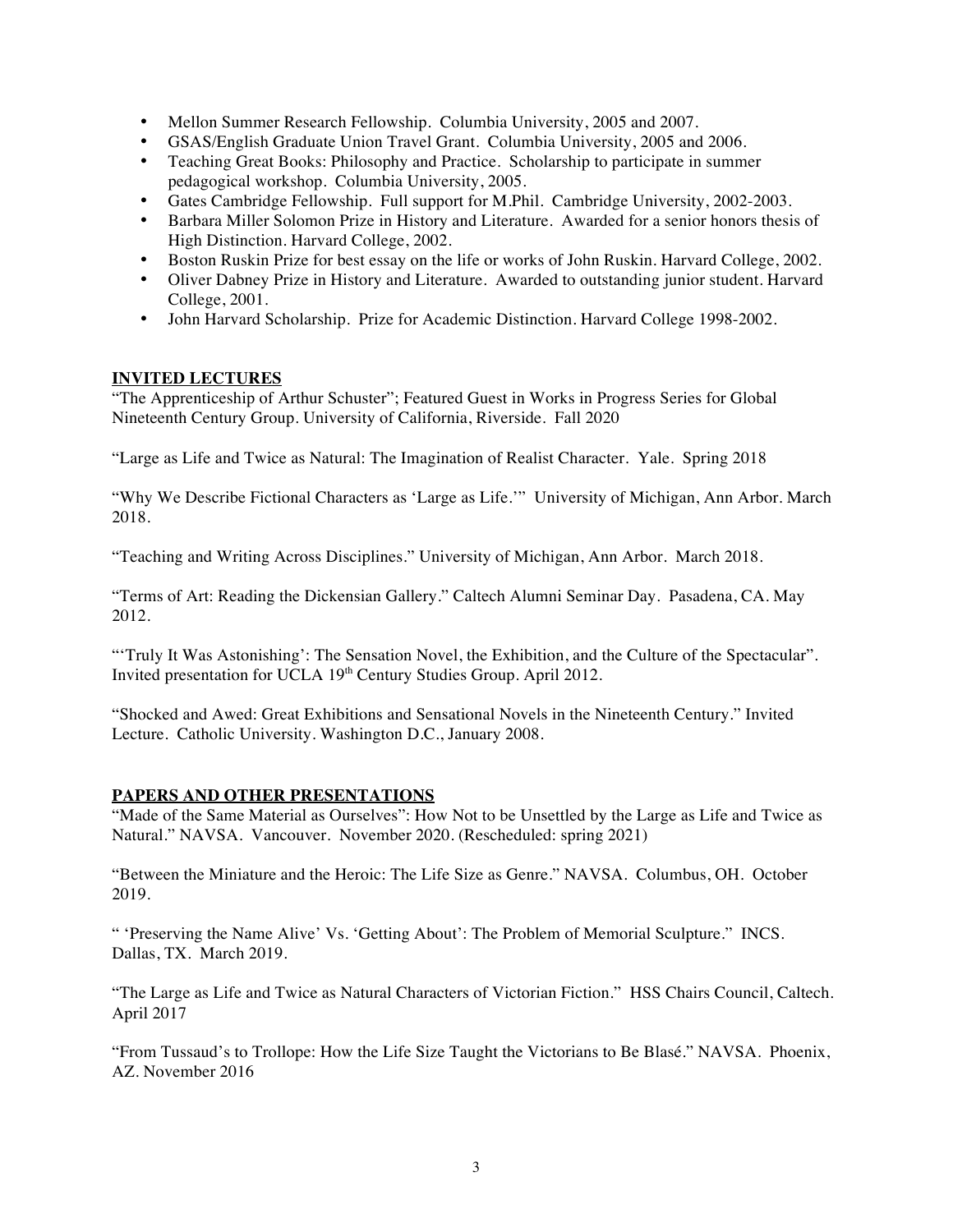"Larger than Life: Victorian Photography and the Quest for the Wholeograph." Special Session on "The Buried Portrait: Media, Aura, and Memory in Victorian Image Culture." MLA Vancouver. January 2015

"'These Verbal Puzzles': *The Law and the Lady*, Newspaper Enigmas, and the Victorian Reader as Solver." North American Victorian Studies Association. Pasadena, CA. October 2013.

"High Art and Fishy Corpses: Wilkie Collins's French Connection." NAVSA/BAVSA/AVSA. Venice, Italy. June 2013.

"Dickens's 'Dreaded Gallery': The Critic as Bad Viewer." Conference on "Dickens and the Visual Imagination." Paul Mellon Center and the University of Surrey. Surrey, UK. July 2012.

" 'That Interesting Subject, the Art of the Future': Thomas Hardy and the Permanence of Taste." British Association of Victorian Studies. Birmingham, UK August 2011.

"The Difficulty of Historical Work in the Nineteenth Century Museum and the Thackerayan Novel." North American Victorian Studies Association. Montreal, November 2010.

"Searching for Truth of 'Infinite Value': George Eliot's Relation to the Pre-Raphaelites." Interdisciplinary Nineteenth Century Studies Conference. Austin, TX. March 2010.

"Terms of Art: Reading the Dickensian Gallery." North American Victorian Studies Association. New Haven, CT, November 2008.

" 'So Many Things Bewildered Me': The Sensationalism of Wilkie Collins and the Spectacular of the Great Exhibition." North American Victorian Studies Association. Victoria, Canada, October 2007

"'Oh How Tired I Was!': The Exhibition, The Sensation Novel and the Culture of the Spectacular." Northeastern Victorian Studies Association Conference. Madison, NJ, April 2006

"The Dowager Meets Her Critics: *The History of Henry Esmond* and a Brief History of (Art Critical Thoughts on) Time." Interdisciplinary Nineteenth Century Studies Conference. New Brunswick, NJ, March 2006

"Pressed Against the Pane: *Mary Barton*, the Trope of the Window, and an Industrial Novel Problem." New England Modern Language Association Conference. Philadelphia, PA, March 2006

 "Dragged from the Depths of Time: Hardy and Ruskin in Venice." Conference on "Victorian Life Writing." University of Lancaster. Lancaster, UK, July 2005

 "A Shuddering in Graves: Thomas Hardy and the Problem of Artistic Conservation." Graduate Conference on "Exposing the Nineteenth Century." Rutgers University. New Brunswick, NJ, October 2004

### **COURSES TAUGHT**

### **California Institute of Technology** Online Courses: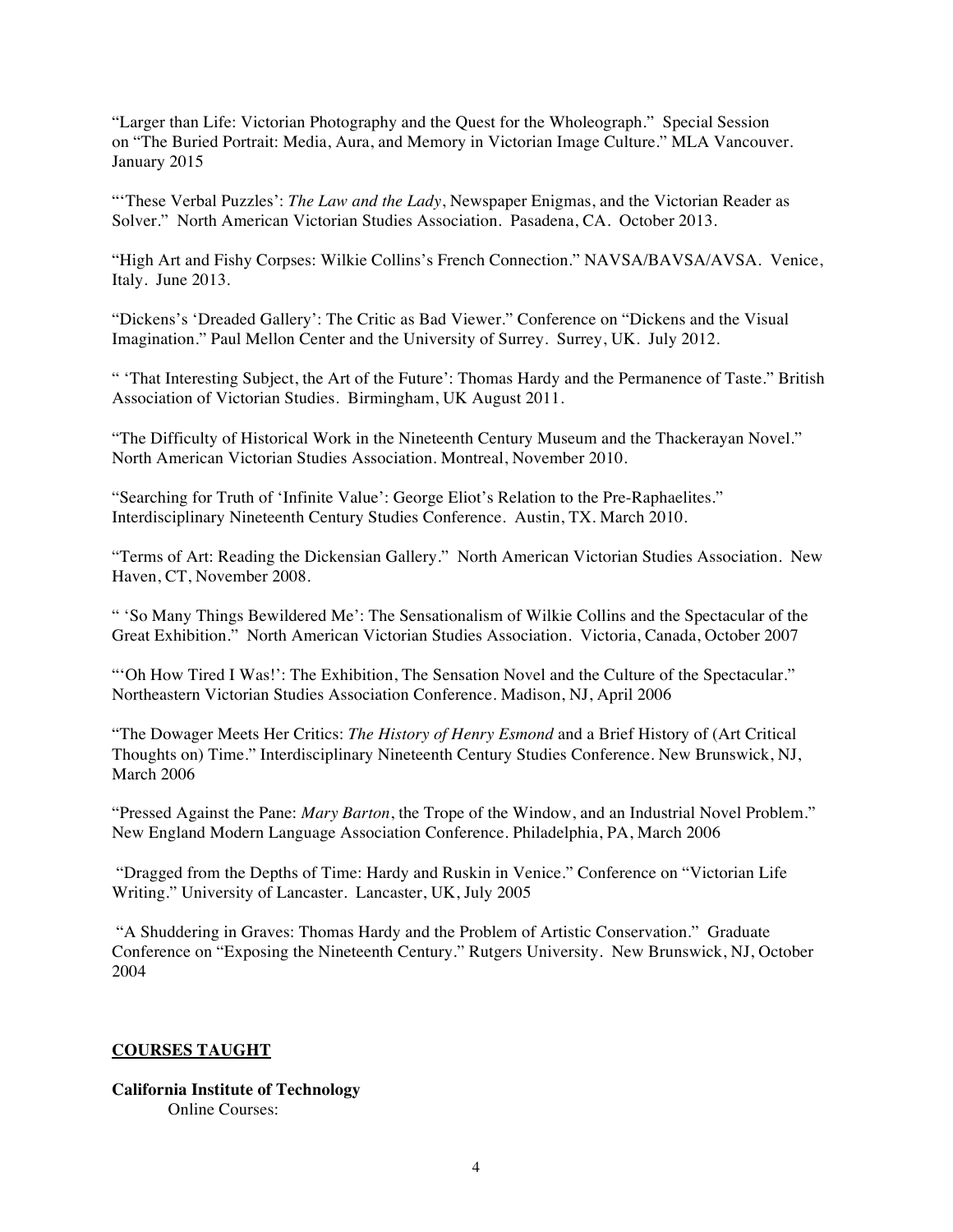"The Nineteenth-Century English Novel "Literature and Medicine" "The Novel of Education" "Literature and the Scientific Imagination" Lecture-based Seminars: "Dickens's London" "The Victorian Novel" "Victorian Crime Fiction" "The Novel of Education" "Dickens and the Dickensian: 1838-2000" "Thomas Hardy" Freshman Seminars: "English Literature and the Scientific Imagination" "Literature and Medicine" "Major British Writers: Marlowe-McEwan" "Modern European Writers" Independent Studies: "The Adultery Novel in Britain, France, and Russia" "The Mad Science of Wilkie Collins" "Late Nineteenth-Century Speculative and Imperial Fictions" Thesis: "Technology in Butler, Stevenson, and Wells" Guest Lecture: "Frontiers in Humanities"

#### **Columbia University**

Mixed Graduate/Undergraduate Seminars: "Aspects of the Novel: The Form of Victorian Fiction" Freshman Seminars: "Literature Humanities: Masterpieces of Western Literature" "University Writing"

### **PROFESSIONAL SERVICE**

Reader for *Victorian Studies, BRANCH, Nineteenth Century-Literature, PMLA, Modern Intellectual History*

- 2021-24 Advisory Board "Storm Cloud of the Nineteenth Century" (future Huntington Exhibition)
- 2020-21 Advisory Committee "Virtual Witnessing: Seeing Caltech Science" (Getty/Caltech Collaboration)
- 2019-20 Advisory Committee for 2020 Interdisciplinary Nineteenth Century Studies Conference (Los Angeles)
- 2016- Long Nineteenth-Century Los Angeles Associates Writing Group, Coordinator
- 2016-17 Co-Organizer "Visual Ecologies" Workshop at Caltech.
- 2012-13 North American Victorian Studies Association, Conference Program Committee<br>2013 "Evidence of the Unseen in Science, Religion, and Aesthetic Form." Chair and C
- "Evidence of the Unseen in Science, Religion, and Aesthetic Form." Chair and Commentator, NAVSA, Pasadena.

### **CALTECH SERVICE**

- 2020- Faculty Board
- 2021 Poetry Lecturer Renewal
- 2021 Fiction Lecturer Renewal